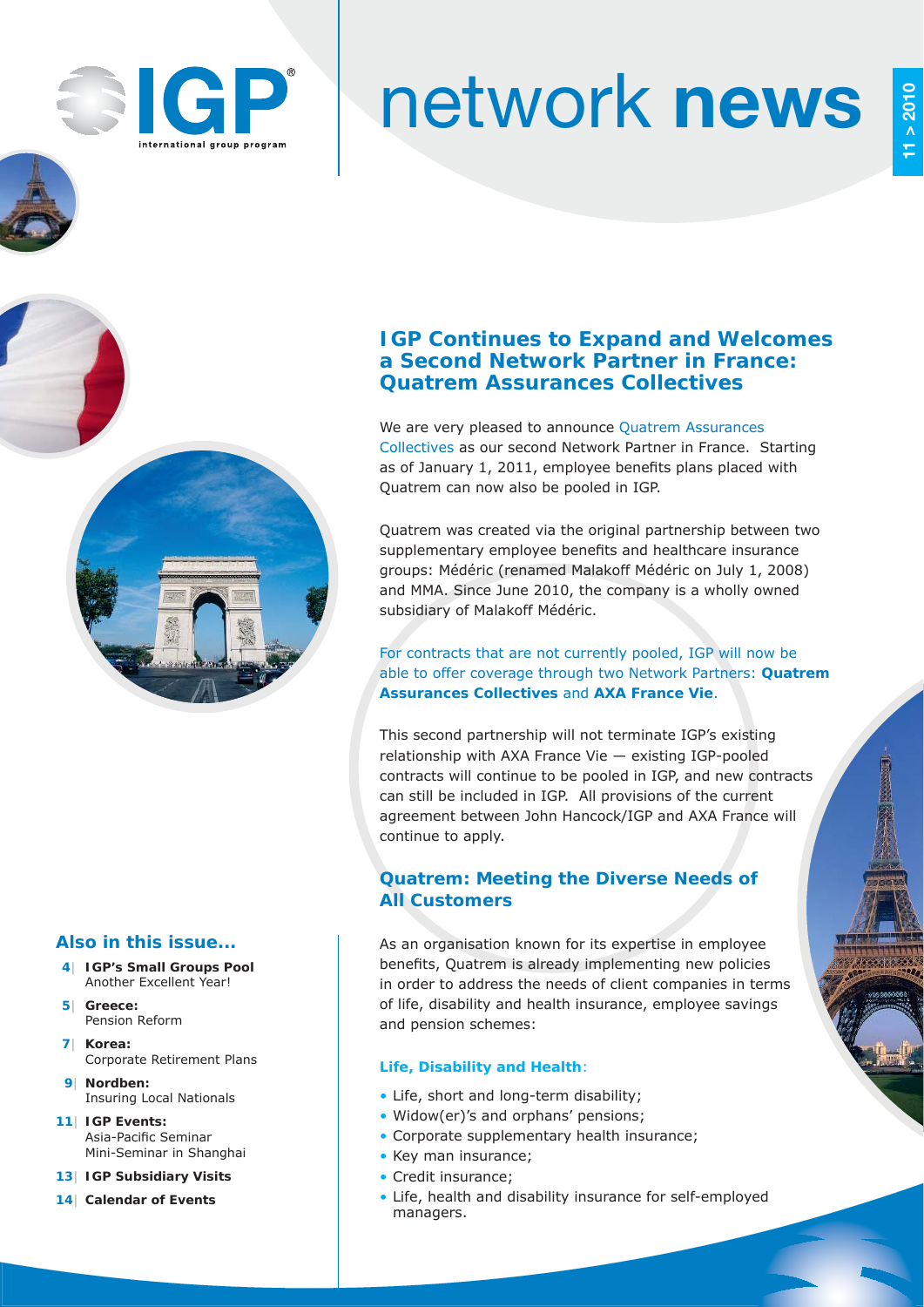

## **Breaking News**

#### **Pensions and Employee Savings Plans:**

- Corporate pension savings plans: PERE (unitlinked and non-unit-linked with a choice of possible asset managers);
- Coverage of mandatory retirement liabilities: termination benefits, termination-redundancy benefits (unit-linked and non-unit-linked with a choice of possible asset managers);
- Defined benefit pension plans;
- Defined contribution pension plans (unit-linked and non-unit-linked);
- $\bullet$  Mixed plans  $-$  defined benefit/defined contribution plans to meet certain company profiles;
- Early retirement plans;
- Self-employed manager plans.

#### **Quatrem's Customer Service**

A dedicated customer service team is available to answer telephone queries from companies, policyholders and distributors regarding policies and contracts.

Quatrem is currently one of the few employee benefits companies to offer this level of service to individual beneficiaries.

If a query cannot be responded to immediately, it is passed on to an expert in the Customer Transactions Department, and a response is guaranteed within 48 hours.





#### **Quatrem: Strong Ties With Agents and Brokers**

Quatrem distributes its products via various channels: mainly brokers, MMA-tied agents and several other partners. In total, Quatrem products are regularly distributed by over 300 employee benefits specialists and by an additional 200 distributors on a more occasional basis.

#### **Quatrem's Commitment Charter**

Quatrem has provided all of its distributors with a charter comprised of four commitments relating to key deadlines for its partners and their corporate clients, following receipt by Quatrem of the completed application:



- The issue of standard contracts for life, disability, healthcare and pension products within 15 days;
- The processing of tailor-made proposals for life, disability, healthcare and pension products within 15 days;
- The processing of benefits applications (life, daily allowances, retirement benefits, supplementary capital) within 15 days;
- Immediate handling of calls by Quatrem's customer service team or within 48 hours if the matter requires expert consultation.

These commitments are in line with (and in some cases better than) IGP's general local service standards and performance guarantees.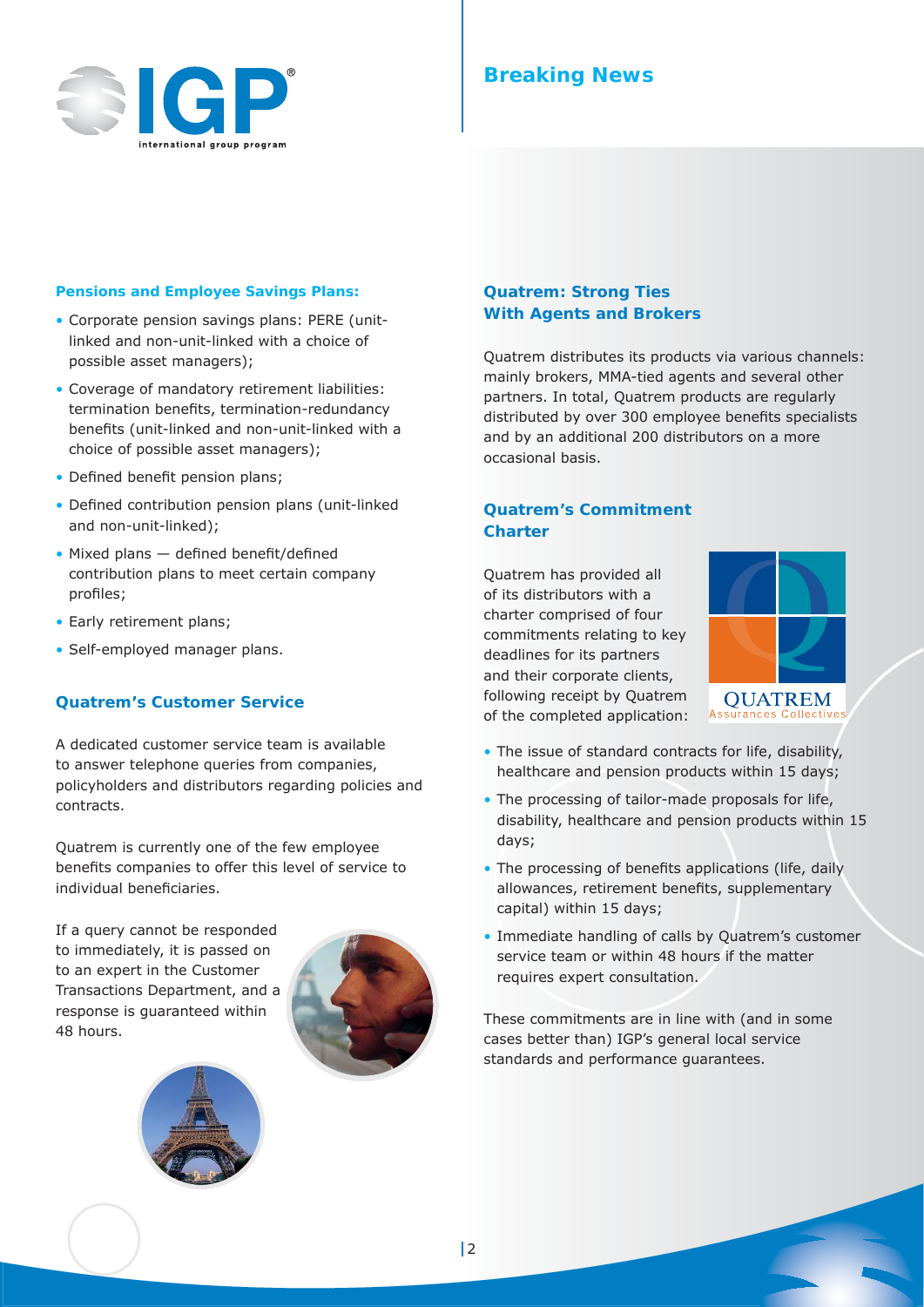

## **Breaking News**

#### **Quatrem's Focus on Quality**

In October 2008, Quatrem began the ISO 9001:2008 certification process for the handling of standard new business in life, health, disability and pensions and passed the review in March 2010.

Quatrem continues to strive for quality and has already begun to broaden the scope of the certification process. A target of two years has been set to further extend its quality process in the areas of management support and life and disability benefits.

#### **For More information...**

*If you would like to receive more information about the solutions that Quatrem Assurances Collectives can offer, please contact your IGP Account Manager or:*



**Mr. Philippe Mahé** Département Commercial Courtage Quatrem Assurances Collectives T +33 1 53 32 68 96 F +33 1 53 32 68 09

E philippe.mahe@quatrem.fr



**Ms. Sylvie Auroux** International Sales Assistant Quatrem Assurances Collectives

 $T$  + 33 1 53 32 69 73

E sylvie.auroux@quatrem.fr

W www.quatrem.fr



#### **Quatrem: Key Figures for 2009**

- 5th largest employee benefits company in France
- 3rd largest player in corporate life and disability insurance
- Premiums: € 1,223.8 million
- Shareholders' equity: € 584.5 million
- Assets representing technical reserves: € 5.35 billion
- Regulatory solvency margin: 179%
- Client portfolio: 51,200 companies
- Policyholders: 2 million
- Employees: 502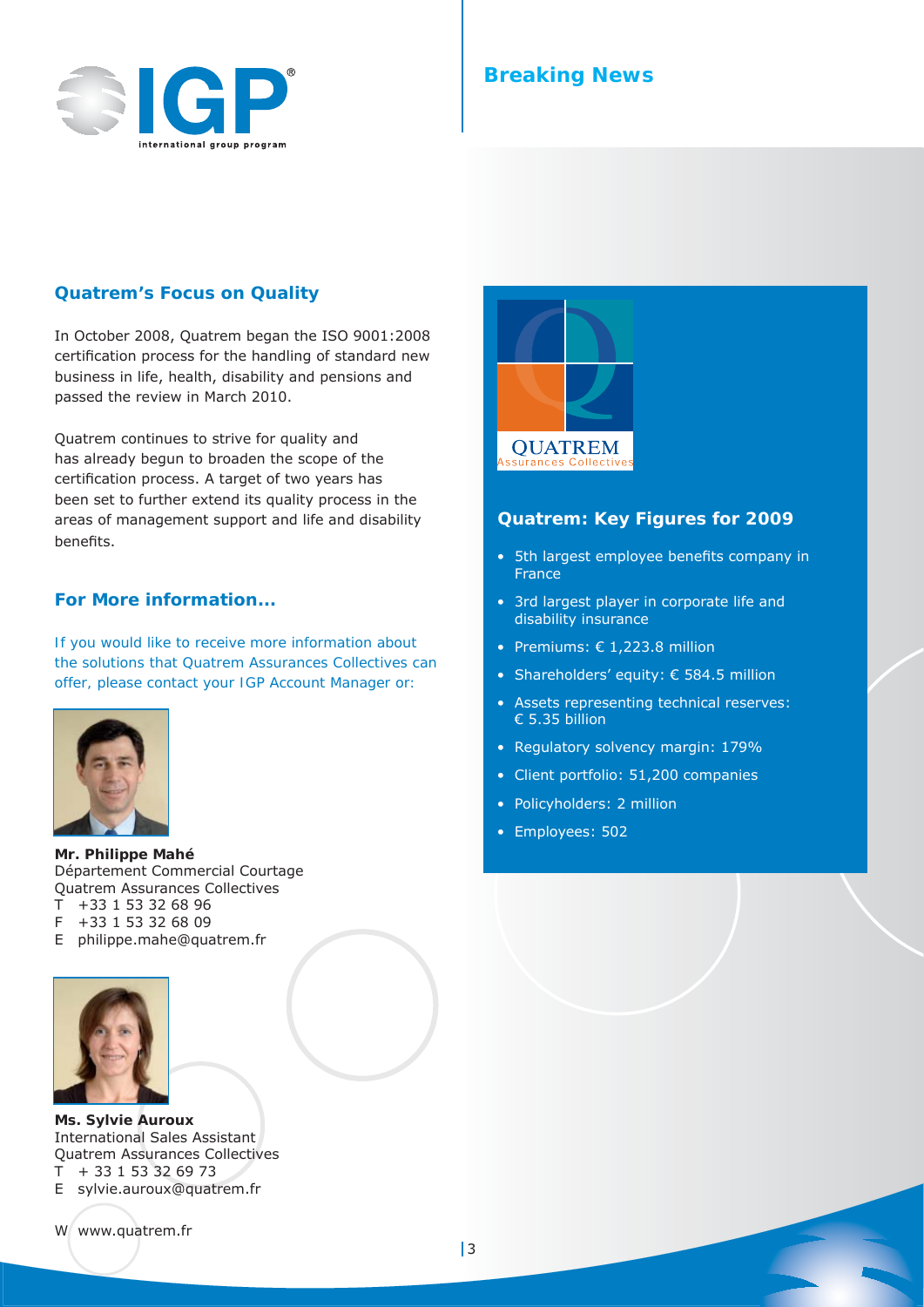

## **Breaking News**

#### **IGP's Small Groups Pool: Another Excellent Year!**

*IGP is pleased to announce that in 2010, clients participating in our Small Groups Pool (SGP) will receive* **26.8%** *of their own pool's positive result as an International Dividend!*

IGP offers a broad range of products and services designed for multinational organizations that want to better manage risk, improve cash flow and reduce the cost of providing benefits to their employees.

The IGP SGP was created for small and growing multinational companies that would like to take advantage of the benefits of pooling but with some protection from any adverse fluctuations in claims experience they would not be large enough to absorb on their own.

Each year, the experience of all of the clients participating in the Small Groups Pool is combined to determine a net surplus.

If the client's own experience is positive, and the overall experience of the pool is positive, the client receives an International Dividend equal to its overall Contribution to the International Account minus a pro-rata share of the deficits that were incurred in the Small Groups Pool.

If a participating SGP client's experience is negative, the deficit would be recovered by the

Small Groups Pool, and the individual client's deficit would not be carried forward to the following year.



In 1981, IGP was the first multinational network to establish a pool for small groups that allows clients with a limited volume of business, which is by definition more volatile, to benefit from pooling.

Today, the IGP Small Groups Pool is the largest of its kind in the world, with more than:

- 275,900 employees
- 1,850 subsidiary contracts
- 540 participating clients
- USD 323 million in total premium

The size of the pool is important because the larger the pool, the smoother the experience will be from year to year. And most importantly, the risk of the pool having an overall negative result is diminished.

Over the past five years, the average SGP International Dividend has been equal to more than **31%** of a client's own Contribution to the International Account.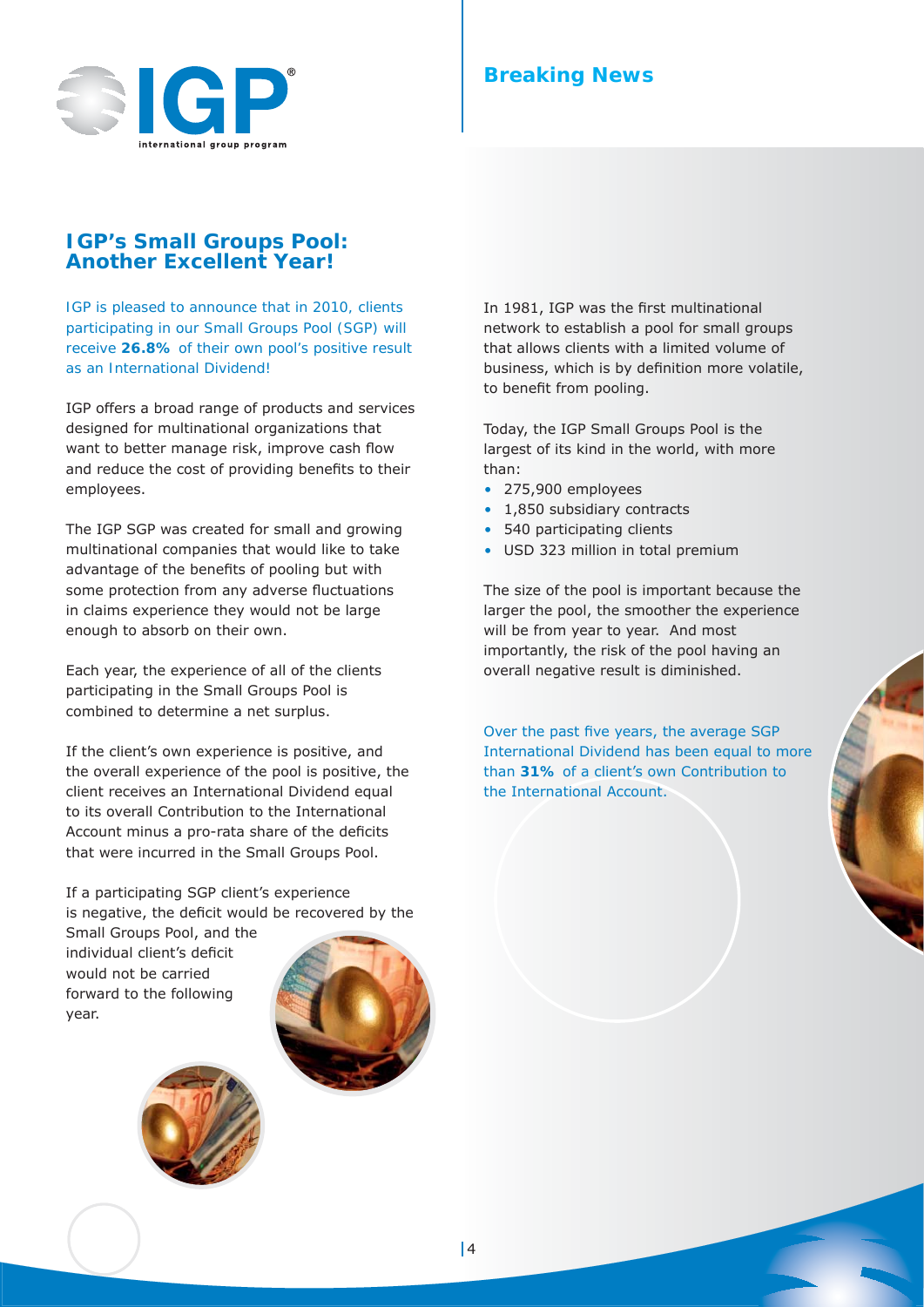

## **Country News**

• Years of Contributions:

## **Pension Reform in Greece**

In June 2010, the Greek government approved the most radical reform of the pension system in decades, aimed at improving the sustainability of public finances and reforming the country's ailing social security system to avert bankruptcy. Highlights of the reform include:

- Reduction in pension benefits;
- Measures to discourage early retirement;
- Increase in the number of contribution years from 35-37 to 40;
- Increase in the retirement age for women from 60 to 65 (to match the retirement age for men).

In addition to the worldwide economic crisis, the Greek pension system is facing a series of other challenges:

- Greece has one of the fastest aging populations of the EU with the old-age dependency ratio expected to rise from 27.8% (in 2008) to 57.4% (in 2050).
- Despite the fact that pensions absorb almost 12% of GDP, the risk of poverty is much higher for those over 65, especially for older women. The risk of poverty has decreased from 28% in 2005 to 23% in 2007, yet it remains higher than that of the general population (20%) and significantly higher when compared to the EU average (16%).

#### **Vesting Conditions**

• Legal Retirement Age:

The statutory retirement age for women will be raised immediately by five years to age 65 to match the current retirement age for men. The



old-age pension was available after 37 years of contributions, irrespective of age, or after 35 years

#### • Early Retirement:

The reform increases the minimum early retirement age to 60 by 2011. The government will review its list of "arduous" professions, in which workers are entitled to special allowances and can retire earlier than normal. The government will also introduce financial penalties and disincentives for early retirement, aiming to raise the effective average retirement age to 63.5 years by 2015 from the current 61.4 years.

A full old-age pension is available upon retirement age or after completing 40 years of contributions (minimum age of 60). Under the old system, a full

of contributions and attaining age 58.

#### **Pension Benefi ts**

- Pensions will be frozen until 2012, while Easter, Christmas and summer bonuses will be reduced for those receiving benefits less than EUR 2,500 and eliminated for those earning more than EUR 2,500 per month.
- From 2015 onwards, pension benefits will be composed of two parts:
	- A basic (flat-rate) pension amounting to EUR 360 granted on a 12-month basis.
	- A contributory pension based on the lifetime earnings principle (instead of the best five of the last ten years rule used until now).

5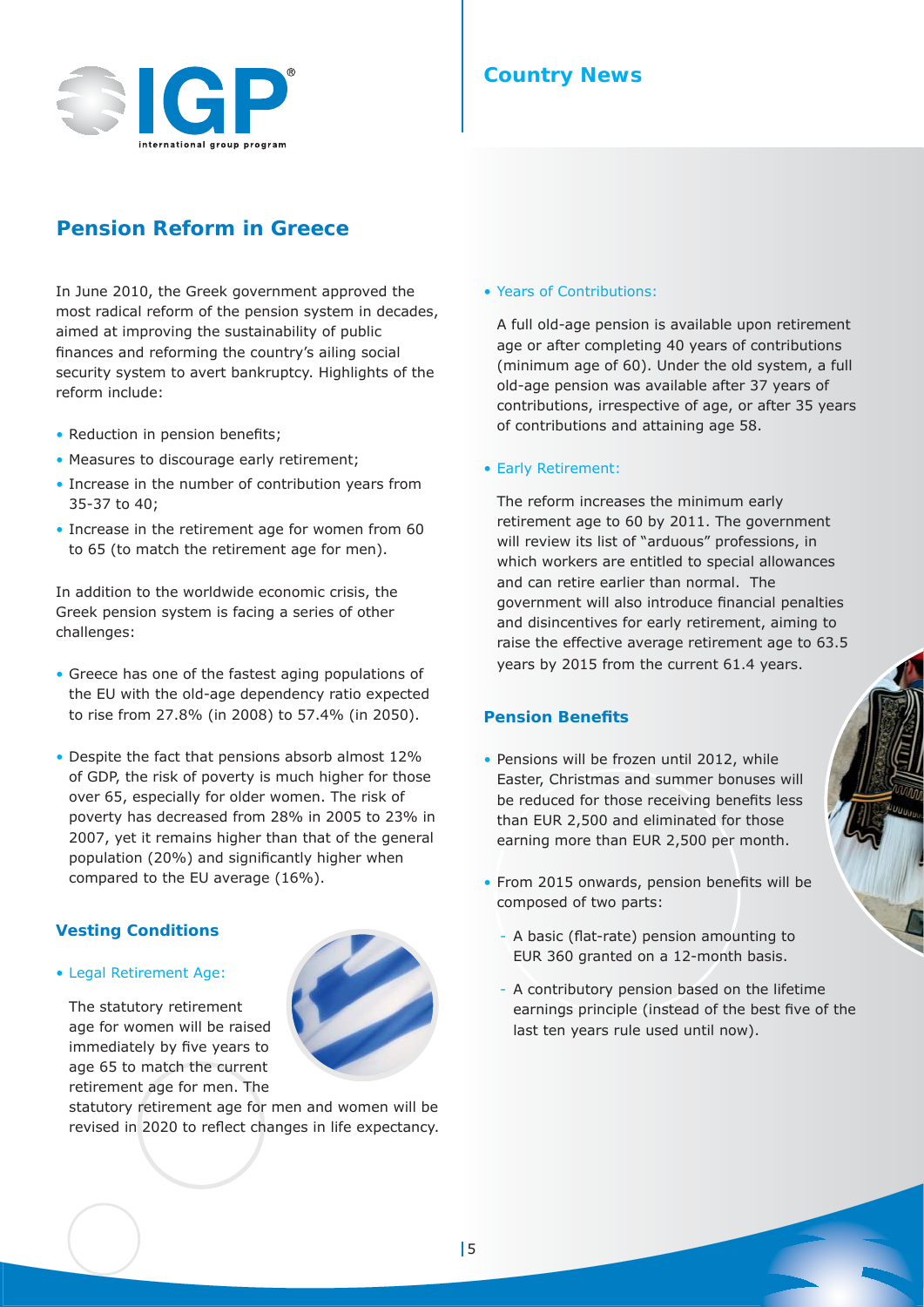

## **Country News**

- Accrual rates will depend on the years of service (replacement ratio of  $0.8\%$  for the first year, up to 1.5% for the 40th year and beyond, instead of the current 2%), thereby creating incentives for longer participation in the workforce as the accrual rate is progressive with years of service. Pension benefits will be cut by 6% per year for people retiring between the ages of 60 and 65 with less than 40 years of contributions.
- According to Labour Ministry estimates, the average legal replacement rate (the pension as a share of work-related earnings) will fall to around 65% from 70% before the reform.

#### **Auxiliary Pensions**

No State guarantee, the amount of the pension will be recalculated annually, according to actuarial studies.

#### **Taxation**

Additionally, pension benefits in excess of EUR 1,400 per month will be subject to an extra tax ranging between 5% and 10%. This extra tax is only applicable to pensions provided by the State.

#### **How Do Employers Need to Address the Effects of the Pension Reform?**

*The pension reform will have a major effect on your employees' current plan. We recommend that you contact your IGP Account Manager or The ETHNIKI Hellenic General Insurance Company, IGP's Network Partner in Greece, to discuss this in further detail:*



#### **Mr. Tasos Pateris**

The Ethniki Hellenic General Insurance Company Group Life Department Greece

- T (302) (10) 909-9883
- F (302) (10) 909-9934
- E apateris@insurance.nbg.gr
- W www.ethniki-asfalistiki.gr



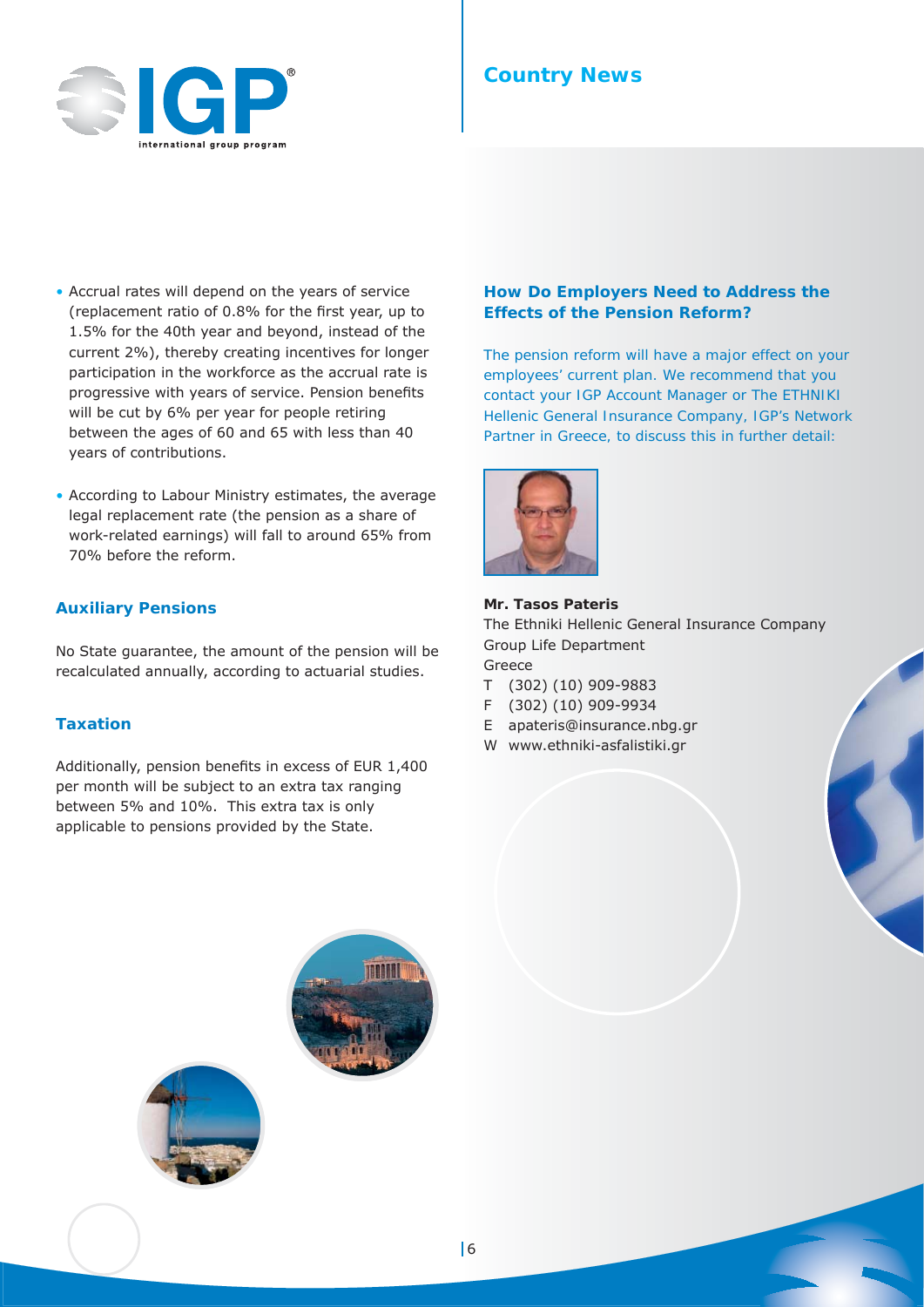

## **Country News**

## **Korea Corporate Retirement Plans**

**Update on Eligibility and Funding Requirements**

Established in 1953, severance pay plans, also known as "retirement allowances", were the first company-sponsored pension-type products available in Korea.

Severance pay plans became mandatory in 1961, requiring employers with five or more employees to provide a benefit to any employee with at least one year of continuous employment, regardless of the reason for leaving service. The benefit is equal to at least 30 days pay per year of service, based on the employee's salary during the last three months of employment.

Several factors prevented these plans from being an effective means to save for retirement. The benefit is typically paid as a lump sum, and at the time, there were no options for "rolling over" the funds. With the employer's consent, employees could take an advance payment or "in-service withdrawal" of the funds.

As a result, the funds were often spent well in advance of retirement. Also, when these plans were first set up, there were no requirements regarding funding, and many were based on unfunded book reserves.

In 2005, the Employee Retirement Benefit Security Act (ERBSA) was enacted to address

Korea's need for a sound second pillar occupational pension system by providing options for company-sponsored retirement plans. Unlike some countries, company pensions in Korea are not integrated with social security (National Pension Scheme).



ERBSA introduced corporate pension plans that can be set up on either a defined benefit or defined contribution basis, and the benefit can be taken as

either a lump sum or annuity. Lump sum payments can be "rolled-over" into an individual retirement account. Advance payment of the benefit is not allowed, unless the pension holder becomes homeless and needs to purchase a home, requires medical treatment for more than six months or is the victim of a natural disaster.

Under ERBSA, employers *with five or more employees* are required to provide either a severance pay plan or a corporate pension plan.

*On June 23, 2010, the Korean Ministry of Employment and Labor announced an amendment to ERBSA, effective December 1, 2010, which requires companies with less than five employees to provide either a severance pay plan or corporate pension to any employee who has retired after having worked for the same employer for at least one year.*

This amendment will extend pension benefits to the large number of employees at small companies, as well as to temporary and daily workers who will now be eligible for the first time — in effect, giving all employees in Korea entitlement to retirement pay. It is also expected to counter the reluctance of people to work for small companies.

#### **Funding and Taxation**

Under ERBSA, a severance pay plan is considered a retirement plan but not a true corporate pension. While ERBSA did not eliminate severance pay plans, it does make them less tax effective. The tax deduction on internally funded or book reserve plans has been reduced, and the income tax on lump sum payments has been increased. However, a lump sum payment from a severance pay plan can now be rolled over into an individual retirement account.

Retirement insurance and retirement trust contracts were the only external funding vehicles for severance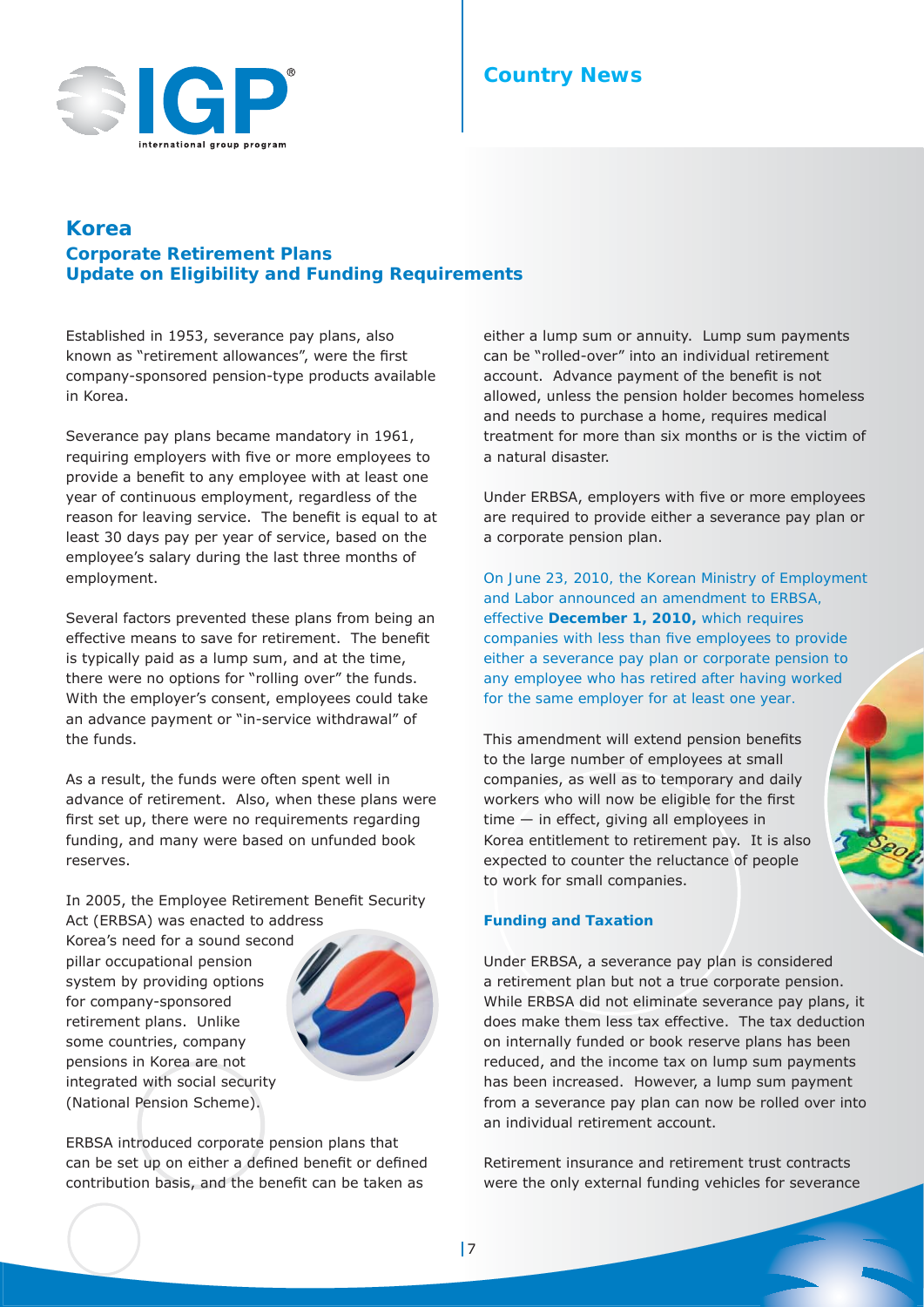

pay plans, and since 2005, no new contracts of either type are allowed. ERBSA stipulates that as of **December 31, 2010**, additional contributions cannot be paid to the retirement insurance or retirement trust contracts within severance pay plans. *However, the existing reserve of retirement insurance or retirement trust contracts may be retained even after 2011.*

After 2010, corporate pension plans will be the only tax-effective retirement schemes in Korea. If an employer would like to maintain or take advantage of additional tax benefits for the assets held in retirement insurance or trust accounts, it must transfer the assets to a corporate pension plan before 2011.

In order for a company to convert its severance pay plan to a corporate pension, it must have the consent of the labor union if there is one. If there is not a labor union involved, then at least 50 percent of the employees must agree to the change. Employee consent is not required if a corporate pension is being provided *in addition* to the severance pay plan.

#### **How Can Samsung Assist?**

Samsung Life Insurance Company, Ltd. was established in Korea in 1957 and since that time, has grown to become the largest and most successful life insurance company in the country. As a market leader, Samsung Life has played a significant role in the growth and development of the Korean economy and improved the financial welfare of millions of Koreans.

Samsung Life can support clients through the entire process of setting up a pension plan from designing the appropriate plan to ensuring a smooth implementation and administration process.

Samsung Life holds approximately KRW 3,567 billion in pension fund assets — more pension fund assets than held by either banks or securities firms. It offers the most competent

## **Country News**

actuarial valuation service team in Korea. This team is headed by an experienced U.S.-qualified actuary and includes a staff of qualified actuaries knowledgeable in local regulations and practices.

Samsung Life has assisted over 3,000 companies in successfully obtaining employee consent to establish new pension plans. Samsung can provide customized communication materials, plan documents and assist with compliance and mandatory filings with the Ministry of Labor.

#### **No Local Dividends – Pooling Becomes Even More Valuable**

Local dividends are no longer allowed on group term life insurance in Korea. As a result, IGP international pooling becomes even more important in Korea. Since profits can no longer be shared locally, the international account offers the only opportunity to share the benefits of good claims experience back to the client.

#### **For More information...**

*If you want to learn more about employersponsored pension plans in Korea or what solutions Samsung Life can offer to your local subsidiary, please contact your IGP Account Manager or:*



**Mr. Wonseok Choi** Pooling Coordinator Samsung Life Insurance Company, Ltd.

- T: (82) (2) 772-6751
- E: ws00.choi@samsung.com
- W: www.samsunglife.com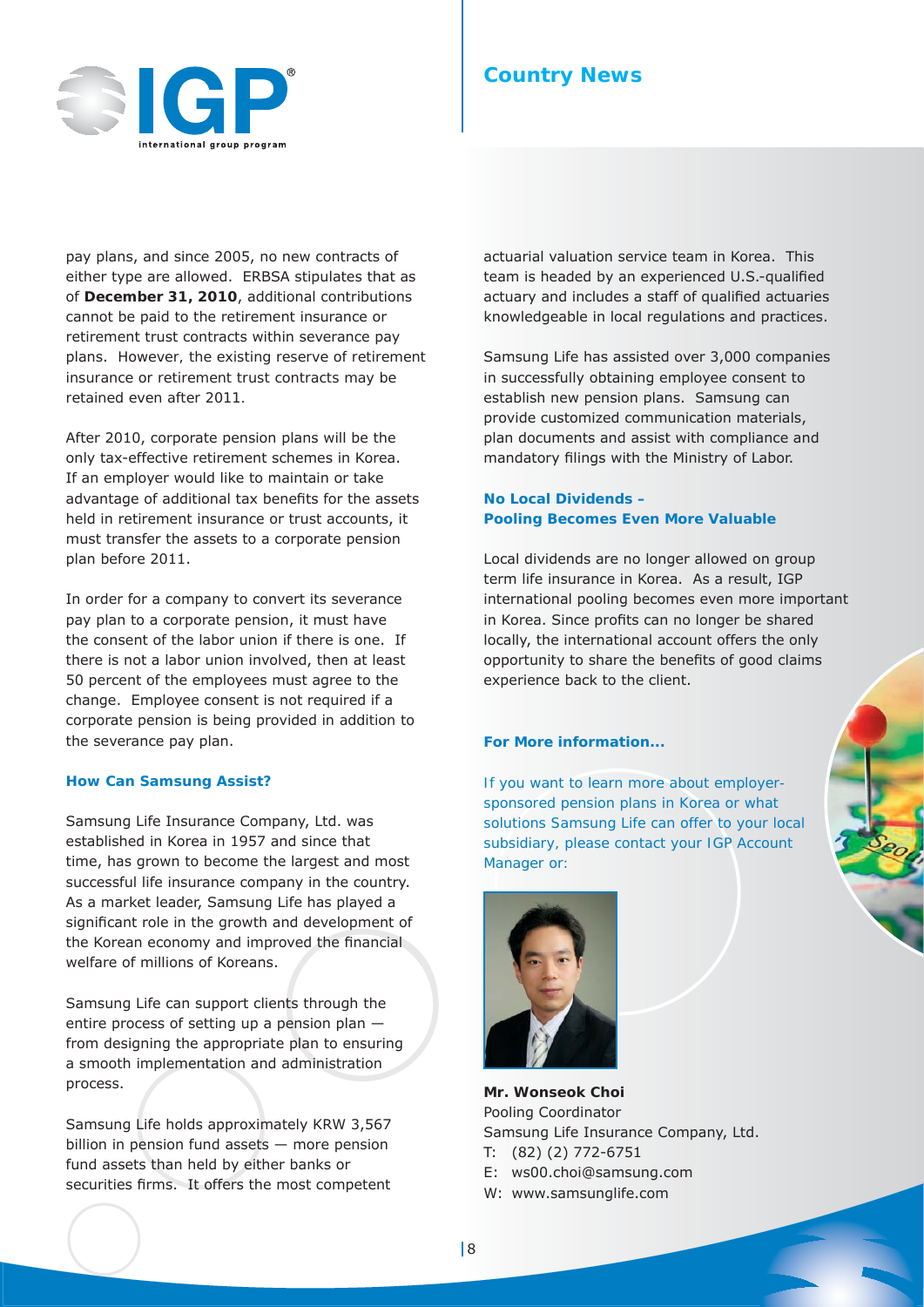

## **Network Partner News**

## **Insuring Local Nationals Through Nordben: Issues to be Considered by Multinationals**

#### **Nordben: TCN and Expatriate Coverage**

Nordben is jointly owned by four leading Nordic insurance companies: SPP of Sweden, Storebrand of Norway, Mandatum Life of Finland and Varma of Finland. Created in 1985 to provide flexible insurance and pension solutions for expatriates, third-country nationals and key local personnel, Nordben has grown rapidly and now has over EUR 750 million (USD 1,103 million) in assets. Annual premium exceeds EUR 65 million (USD 95.5 million).

Nordben offers life and disability benefits as well as a range of pension products for the multinational wishing to establish an international or offshore pension plan. Policies may be denominated in a variety of currencies.

#### **Nordben: Coverage for Local Nationals**

From time to time, a multinational company will approach Nordben seeking to insure its "local employees" — for a number of different reasons:

- The multinational wishes to provide "hard currency" benefits and/or cannot access appropriate insurance in the given country (e.g., the benefit is not usually provided)
- The multinational wishes to insure lives in a "difficult country" (e.g., high terrorism risk, etc.)

per country and wishes to have a "one-stop" solution



by purchasing insurance from one insurer. The reasons for this might be that group contracts are not available in certain local countries; better terms are available by grouping the employees together; etc.

• Our network does not (yet) have a partner in the given country, and the multinational wishes to pool the risk.

#### **How Does It Work in Practice?**

#### **Risk Taking**

In terms of risk taking, Nordben has the appropriate reinsurance support and premium ratings to underwrite such business (although there may be restrictions on the type of disability benefits that can be provided). However, the main issue for Nordben is that it is not licensed to trade in any particular local country; and in providing insurance to local employees, the multinational may well be required to use a licensed insurer to insure local employees. Nordben does not wish to disrupt local insurance markets and would always suggest that local carriers are used, unless there are mitigating reasons for the multinational to look at other financing options.

#### **Mitigating Reasons**

Where there are mitigating reasons, Nordben would require the arrangements to be constructed so that it would be insuring the multinational, as opposed to there being a direct connection between the employee and Nordben.

This means that if a multinational is contractually providing the benefits to the employee, in the event of death or disability, the claim is against the employer and not Nordben. However, the multinational will have purchased insurance from Nordben to indemnify it from the death and disability claim. This insurance has the same effect as Nordben reinsuring the multinational's commitment to its employees.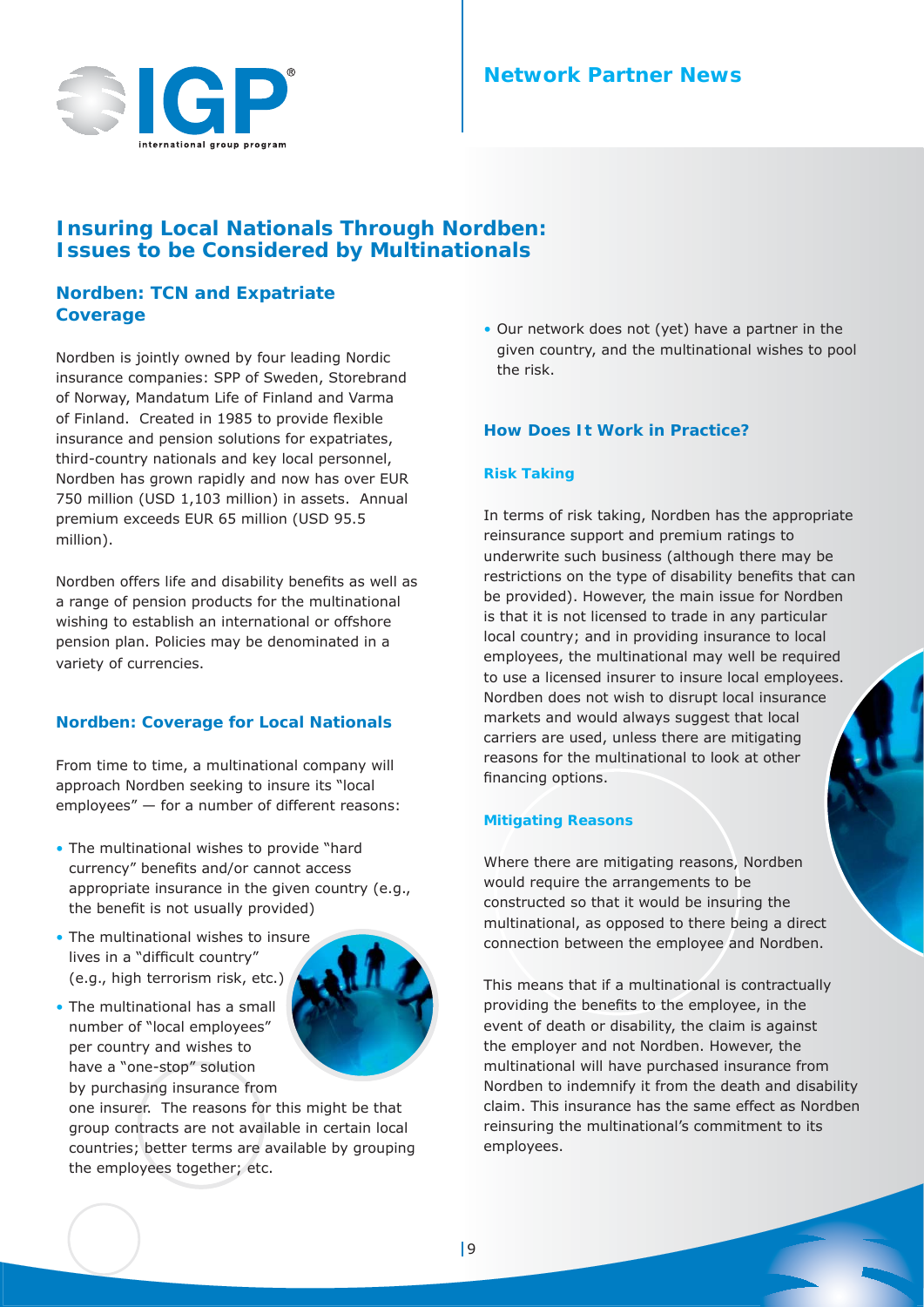

## **Network Partner News**

On the assumption that the above is acceptable, then Nordben must contract with the multinational in a jurisdiction that is acceptable to Nordben from a regulatory perspective. If there is no acceptable jurisdiction, Nordben might suggest to the multinational that the contract be executed by its Guernsey-based trust subsidiary, Nordben Pension Trustees, which will hold the insurance in trust for the multinational.

It should be noted that in some instances, it will not be possible for Nordben to provide insurance to the multinational. It should also be noted that Nordben will never insure statutory benefits.

#### **To Summarise: Issues That the Multinational Should Consider**

- $\bullet$  Can the multinational provide the benefits by means of a contract as described above?
- What are the tax and accounting implications of such an arrangement both for the employer and the employees?
- The alternative financing options; i.e., local provisions

#### **For More information...**

*If you would like to receive more information about the solutions that Nordben can offer for your internationally mobile employees, as well as your local staff, please contact your IGP Account Manager or:*



**Mr. Richard Cotran**  Manager, Business Development Nordben Life and Pension Insurance Co. Limited

- $T + 44 1481 702962$
- M + 44 1481 119922
- E richard.cotran@nordben.com
- W www.nordben.com

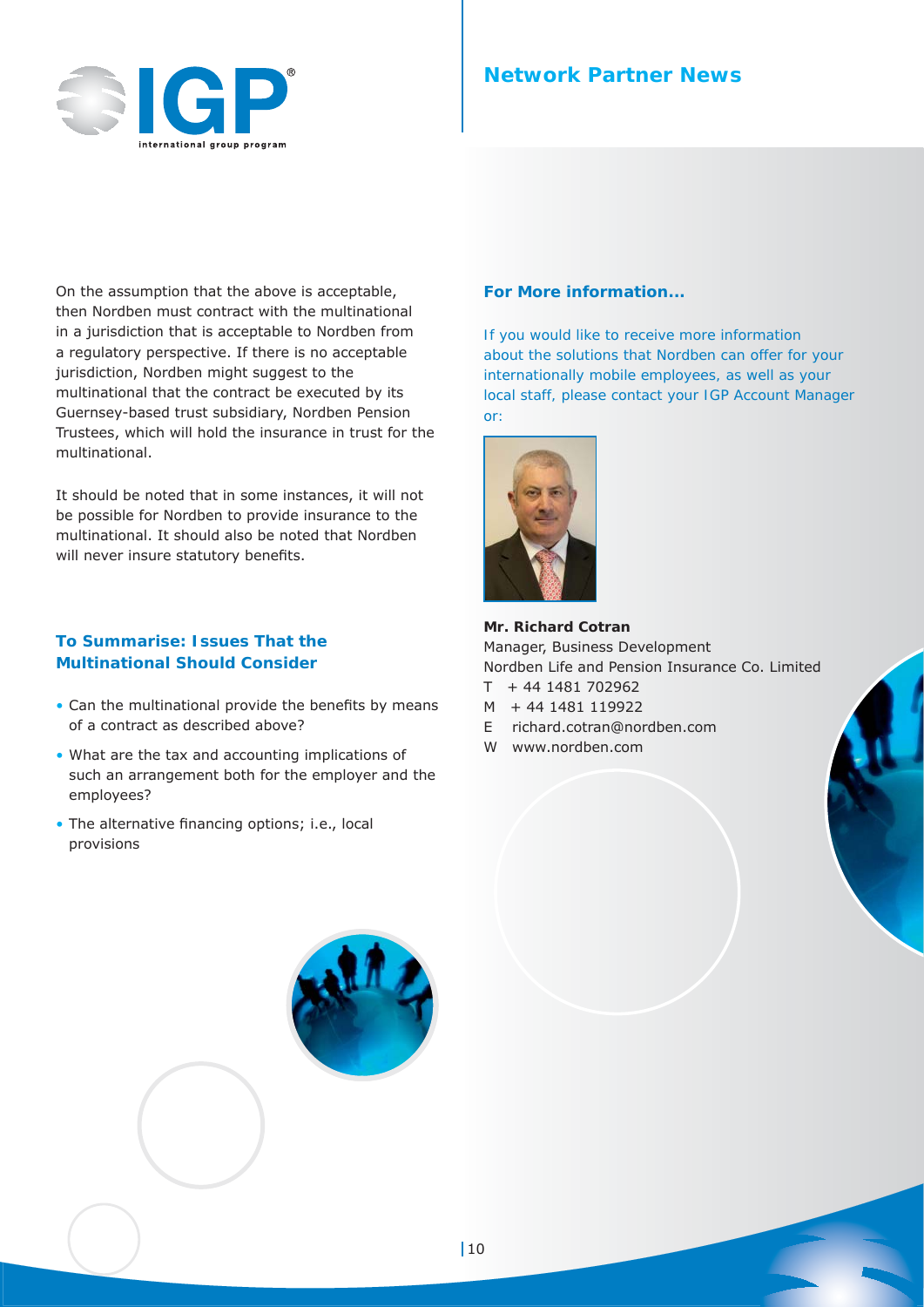

## **IGP Events**

## **IGP Asia-Pacifi c Seminar Singapore September 2, 2010**

IGP and our Network Partners in the region were pleased to host the 2010 IGP Asia-Pacific Seminar on September 2 at the elegant Marina Mandarin Hotel in Singapore.

As with previous IGP Asia-Pacific Seminars, we had an excellent turnout – over 125 representatives from the world's leading global companies and their advisors joined us to learn more about employee benefits in key countries in this vibrant and energetic center of international commerce and industry.

The Seminar was meticulously planned and coordinated by members of IGP's office in Singapore: Regional Director, Richard Tan; Senior Manager, Joyce Low, and Administration Officer, Luke Wong - all of whom worked tirelessly to ensure the success of this event.

After registration and coffee, attendees were welcomed by Peter de Vries, head of the IGP Network. Mr. Pavan Virmani, Head of Employee Benefits & Healthcare at Aviva, our Network Partner in Singapore, gave the opening address and thanked everyone for coming.

After the introductory remarks and logistics,

participants attended a series of panel presentations on the social security and private employee benefits practice in the countries of their choice.



Depending on the typical benefits practice in the particular country, these sessions included

plan design, funding requirements, mandatory benefits and legislative updates, as well as a discussion of recent trends and new products.

These presentations provided a valuable learning opportunity for both the experienced benefits specialist as well as the novice by offering timely information on employee benefits in several different countries in a single day. Each session allowed plenty of time for participants to ask specific questions and discuss solutions.

The coffee breaks and luncheon gave attendees further opportunities to exchange ideas and discuss topics of interest, while meeting informally with other participants and the IGP Network Partners – and to enjoy the hospitality and fabulous food!

The events of the day were put into context with the concluding Special Interest Session during which Mr. Alan Hewitt, International Benefits Director at JLT Benefit Solutions Ltd. of London, gave a presentation on "Global Benefits Management & Corporate Governance." All participants had an opportunity to attend Mr. Hewitt's presentation and learn more about managing their employee benefits from a global perspective.

*A fi nal decision on the dates and venue for the 2011 IGP Asia-Pacifi c Seminar will be taken in the upcoming months. Further details will be provided in future editions of Network News and on www.igpinfo.com.*

*We hope that as many of you who joined us in Singapore will be able to again participate in the region's leading international employee benefits conference!*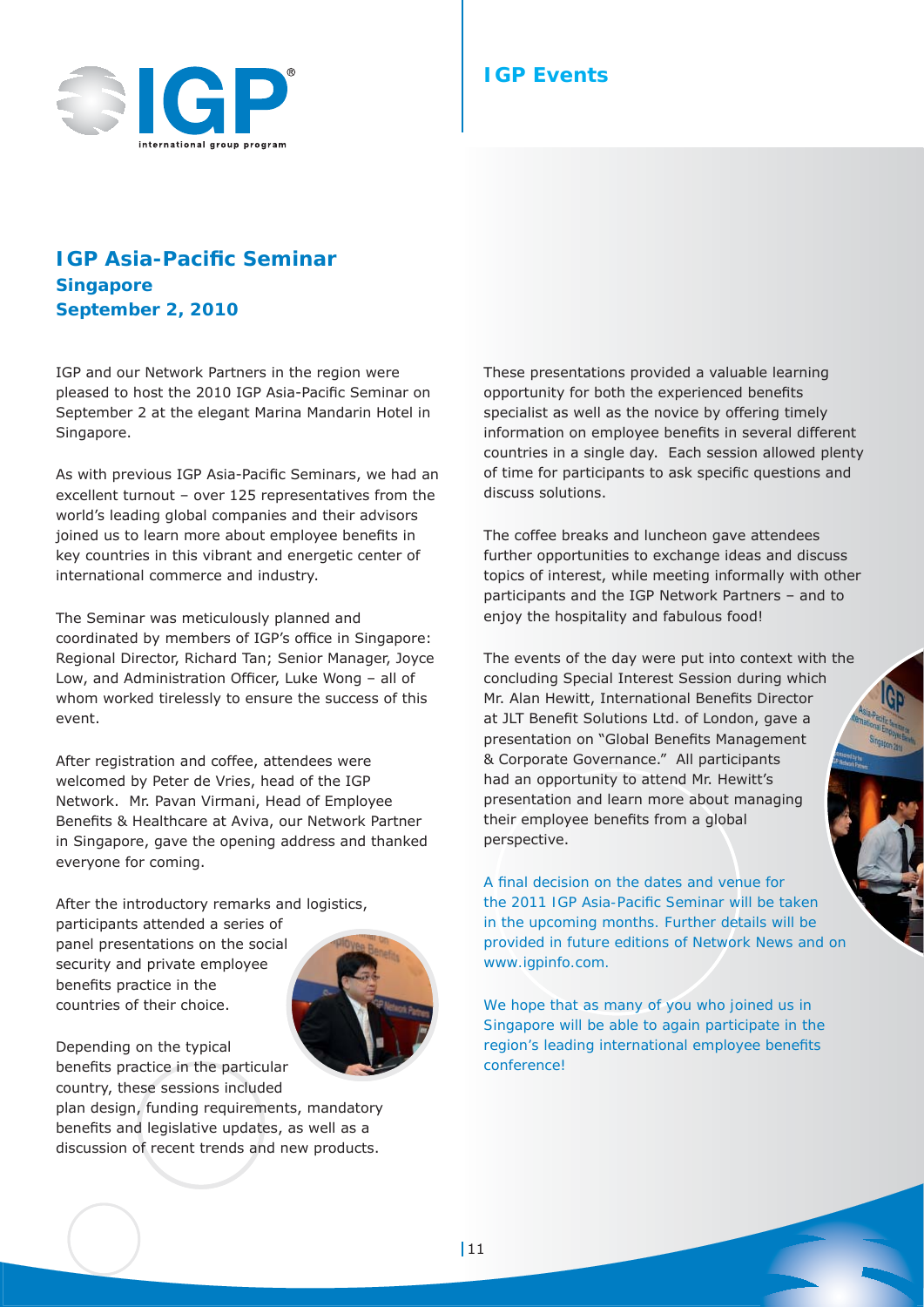

## **IGP Events**

## **IGP Mini-Seminar Shanghai, China September 6, 2010**

*An afternoon with IGP and Taiping Life provided a unique opportunity for representatives of global companies to learn more about the advantages of pooling employee benefits plans!* 

On September 6, IGP and our Network Partner in China, Taiping Life, were pleased to welcome almost 60 attendees to a mini-seminar on multinational pooling at the Okura Garden Hotel in Shanghai.

Registrations for this event were very brisk, and at the very last minute, the venue had to be changed to accommodate the steadily growing number of people who wished to attend.

IGP and Taiping Life designed the program to give participants an opportunity to learn more about the advantages of multinational pooling — from the perspective of both the local operation as well as the parent company.

Senior representatives from Taiping attending the event included Mr. Frank Yang, CEO of Taiping Pension, and Mr. Wu Jin Fa, Marketing Director and General Manager of Taiping's Shanghai Branch.

Mr. Wu Jin Fa gave the welcome address and introduced Peter de Vries, Head of the IGP Network, who used the local Shanghainese expression, "Shya-Shya-Nong", to graciously say, "Thank You", to everyone for coming.





Peter and Richard Tan, Director of IGP's Regional Office in Asia, presented information on the benefits of working with a pooling network, the unique services a network can provide to a global company and answered questions.

These presentations and the discussions that followed gave attendees an opportunity to learn first hand about pooling and have their questions and concerns addressed by key representatives of the world's leading pooling network.

Account Managers from Taiping, who work closely with IGP to assist the Chinese subsidiaries of multinational companies with solutions for their employee benefits needs, were available during the closing reception to answer any specific questions the participants had regarding local plans or employee benefits practice in China.



*"Shya-Shya-Nong!" IGP and Taiping Life thank our guests for this lively afternoon of learning, discussion and networking!*

*We hope that you and your colleagues will be able to join us at future IGP Seminars and Events!*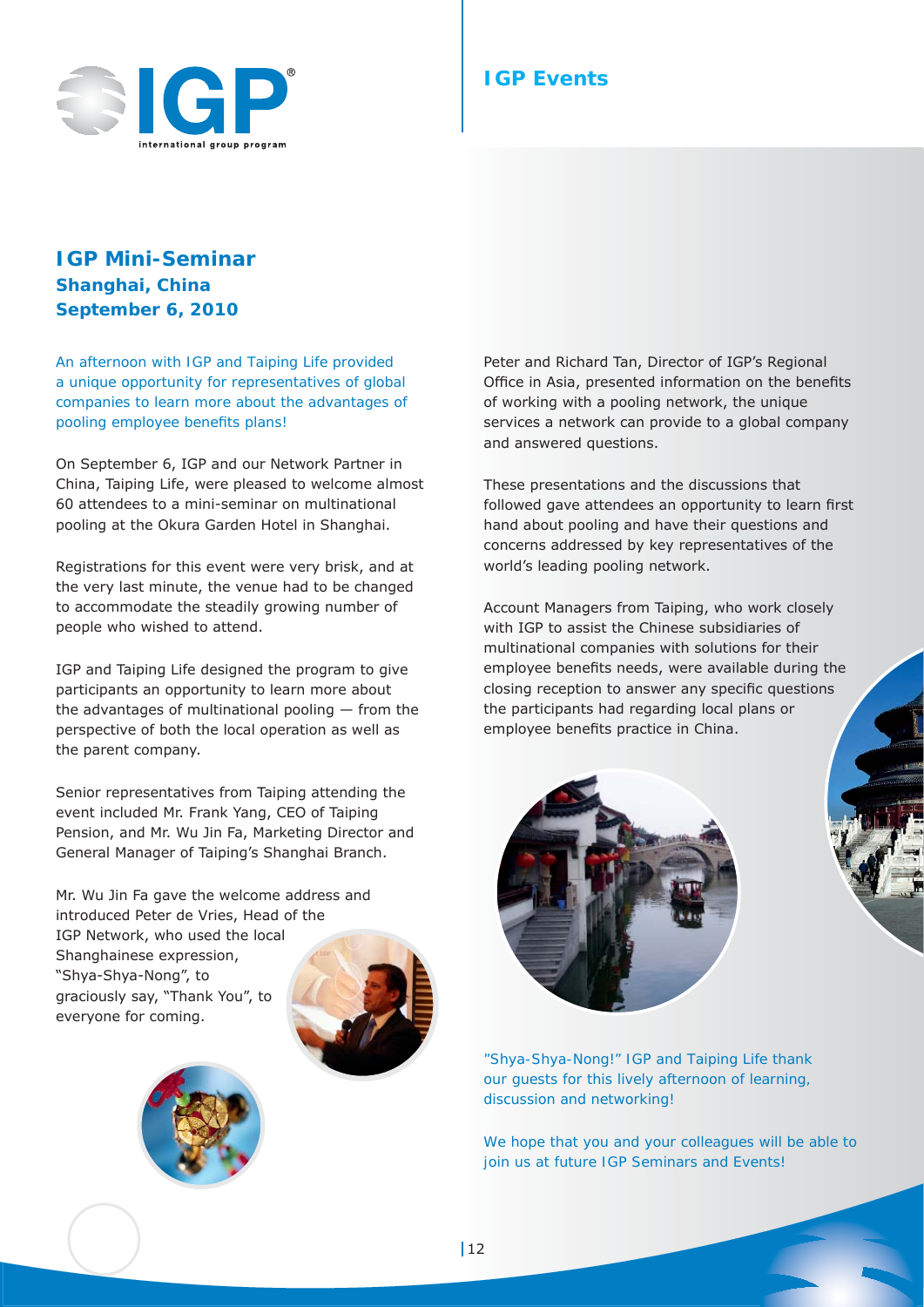

## **Schedule of IGP Subsidiary Visits An opportunity to have an IGP representative meet with your local subsidiary**

IGP devotes many resources to meeting with your local subsidiaries to inform them about how IGP works and the possible advantages to the subsidiary of IGP participation.

These meetings also enable your subsidiaries to gain market knowledge about what employee benefits plans their competitors are offering and what is typical in their market. Furthermore, it enables us to gather information on your behalf about your operations' current employee benefits plans and how they are financed.

Staff members from the IGP offices in Boston, Brussels, Singapore and Tokyo travel regularly, together with our Partners, to participate in meetings with subsidiaries of our clients around the world.

If you would like IGP to meet with your local colleagues, we urge you to contact your IGP Account Manager (or the responsible IGP contact for the country or region mentioned below) and provide the contact details of your local representative so that we might set up a meeting.

#### *Ideally, you should send your local management an e-mail to encourage them to meet with IGP.*

Naturally, we will keep you informed of the results of each meeting and provide you with information on the current employee benefits plan(s) of your subsidiary and on any quotations that ensue.

## **The following trips are scheduled during the coming months:**

| <b>Month</b> | <b>Dates</b> | <b>Country</b> | <b>IGP Contact</b>               |
|--------------|--------------|----------------|----------------------------------|
| November     | $8 - 12$     | Korea          | richard_tan@igp.com.sg           |
|              | $10 - 12$    | Korea          | yoshimaro_komachiya@igpjapan.com |
|              | $11 - 12$    | Thailand       | joyce_low@igp.com.sg             |
|              | $22 - 23$    | Indonesia      | richard_tan@igp.com.sg           |
|              | 23           | Denmark        | gregory.delacroix@igpeurope.com  |
|              | <b>TBD</b>   | Malaysia       | joyce_low@igp.com.sg             |
| December     | <b>TBD</b>   | Hong Kong      | richard_tan@igp.com.sg           |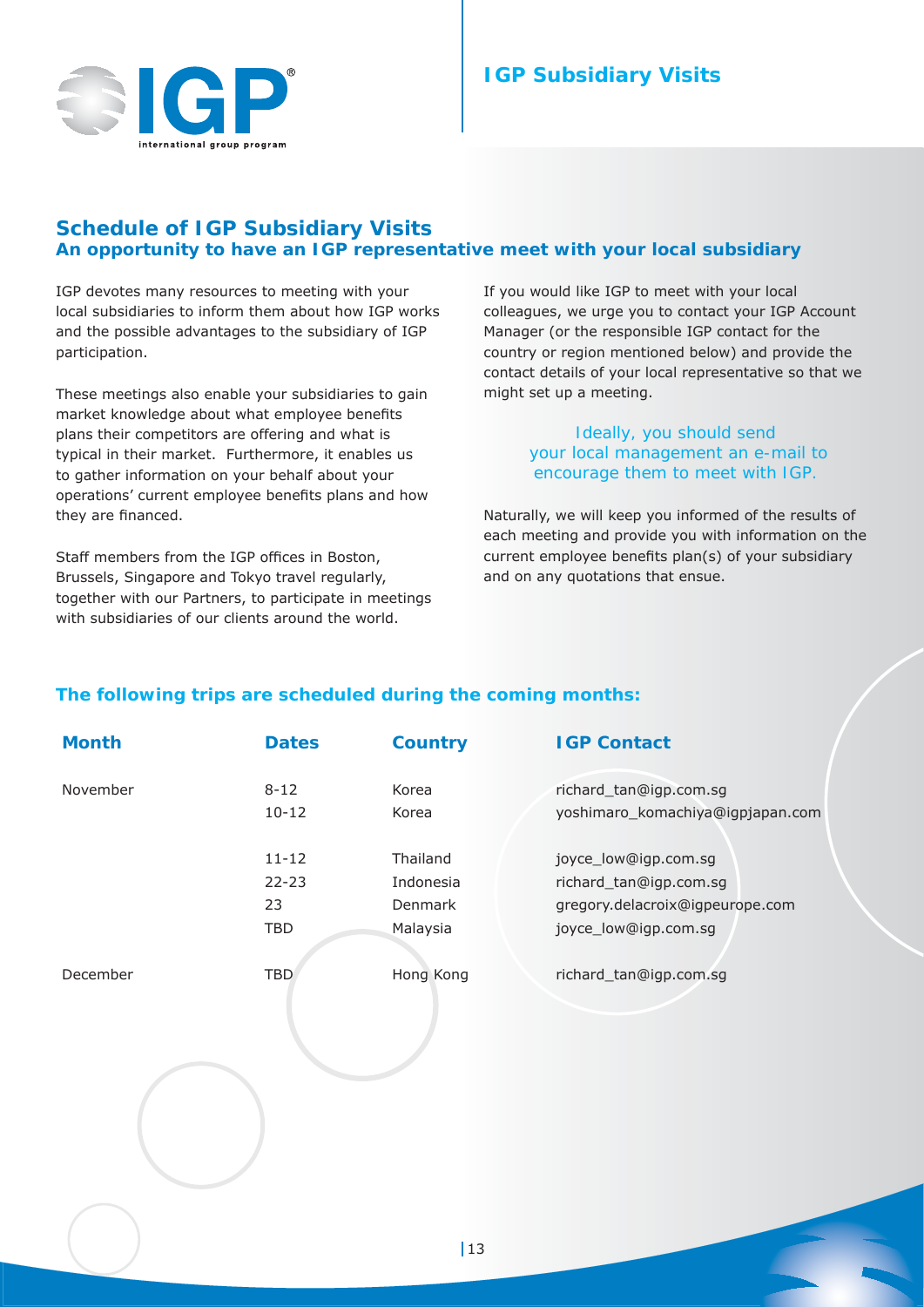

## **IGP Calendar**

## **Seminars & Events**

# **2011**

May 18-19 2011 IGP Seminar Radisson Blu Royal Hotel, Brussels

# **IGP International Employee Benefi ts Seminar**

## **Radisson Blu Royal Hotel** • **Brussels May 18 & 19, 2011**

The IGP Seminar has long been recognized as the world's leading International Employee Benefits conference. In just two days, both the newcomer and the experienced benefits specialist have an opportunity to learn about employee benefits in the countries of their choice, as well as participate in plenary sessions and optional workshops on IGP's products and services.

Representatives of multinational organizations and their advisors will be able to meet informally with the IGP Network Partners and exchange information on international benefits. Attendees also have ample time to network and discuss issues of mutual interest with their peers.

#### **Over 40 years of providing global solutions**



For additional information on IGP seminars and events, please contact Inge Luyten at: inge.luyten@igpeurope.com.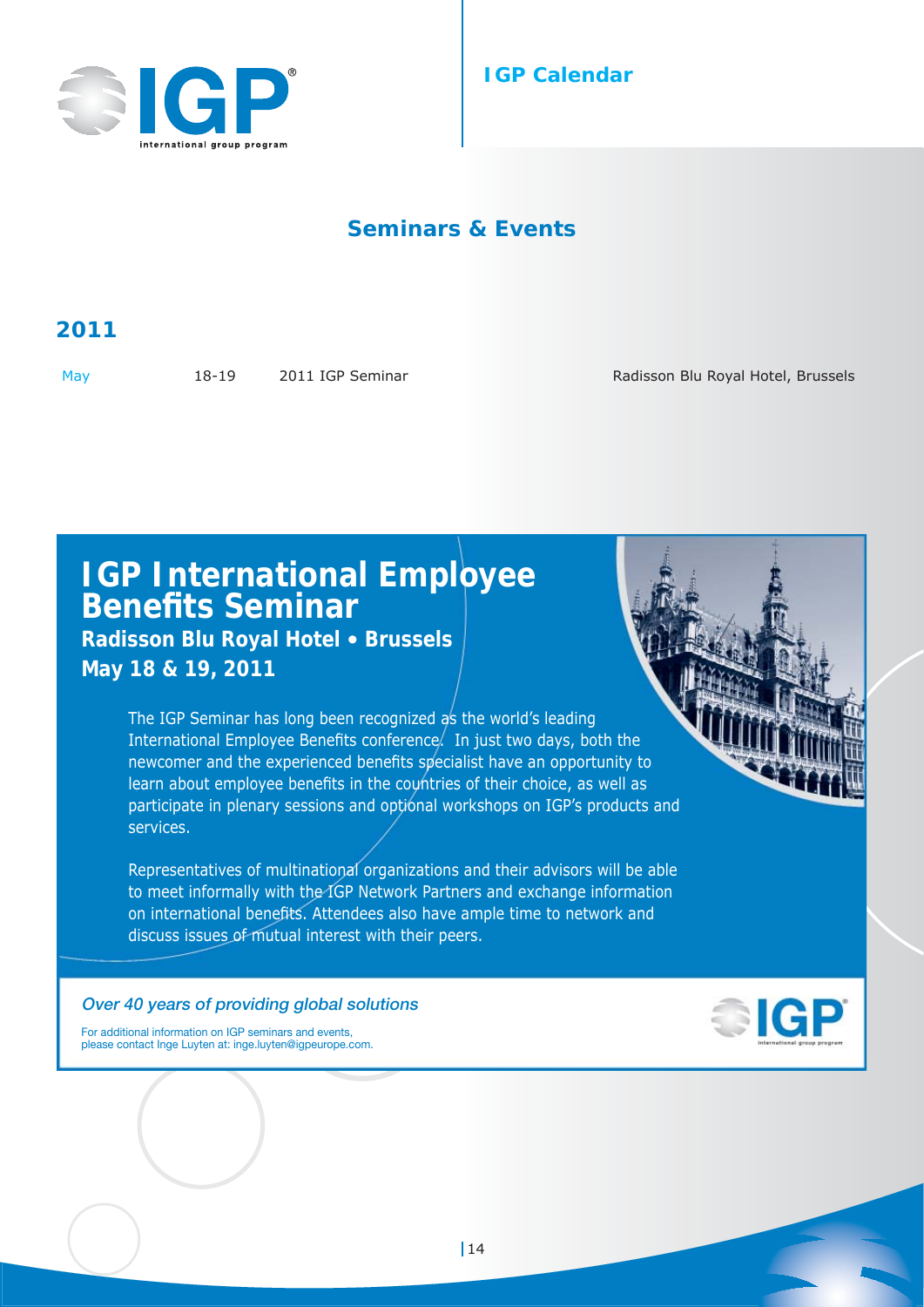

## **List of IGP Network Partners**

**Argentina** SMG Life

**Australia** AMP Life Limited

**Austria** VICTORIA-VOLKSBANKEN Versicherungs-AG

**Baltic States (Estonia, Latvia & Lithuania)** Mandatum Life Insurance Baltic SE\*

**Belgium** AG Insurance

**Bahrain** Aviva\*

**Brazil** Mapfre Seguros Brazil

**Canada** Manulife Financial Corporation – Canadian Division

**Channel Islands** AXA PPP healthcare Canada Life Limited

**Chile** Mapfre Compañía de Seguros de Vida de Chile S.A.

**China (Mainland)** Taiping Life Insurance Company, Limited

**Colombia** Mapfre Colombia Vida Seguros, S.A.

**Czech Republic** AXA pojišťovna a.s.

**Denmark** PFA Pension

**Dominican Republic** ARS Palic Salud, S.A. Mapfre BHD Compañía de Seguros, S.A.

**Ecuador** Atlas Compañia de Seguros S.A.\*

**El Salvador** Mapfre La Centro Americana S.A.\*

**Finland** Mandatum Life Insurance Company Limited

**France**  AXA France Vie Quatrem Assurances Collectives



**Germany** ERGO Life Insurance AG

**Greece** The ETHNIKI Hellenic General Insurance Company

**Guatemala** Via Mapfre La Centro Americana S.A.\*

**Honduras** Via Mapfre La Centro Americana S.A.\*

**Hong Kong** AXA China Region Insurance Company Limited

**Hungary** AEGON Hungary Composite Insurance Company

**India** Max New York Life Insurance Company Limited\*

**Indonesia** PT. Asuransi Jiwa Manulife Indonesia

**Ireland** Irish Life Assurance plc

**Italy** Fondiaria-SAI S.p.A.

**Japan** The Dai-ichi Life Insurance Company, Limited

**Korea** Samsung Life Insurance Company, Ltd.

**Kuwait** Aviva\*

**Liechtenstein** AXA Winterthur

**Luxembourg** Fortis Luxembourg-Vie S.A.

**Malaysia** ING Insurance Berhad

**Mexico** Seguros Monterrey New York Life, S.A.

**Monaco** AXA France Vie

**Namibia** Via The Old Mutual Life Assurance Company (South Africa) Limited

**Netherlands** ASR Insurance



Correspondent Network Partner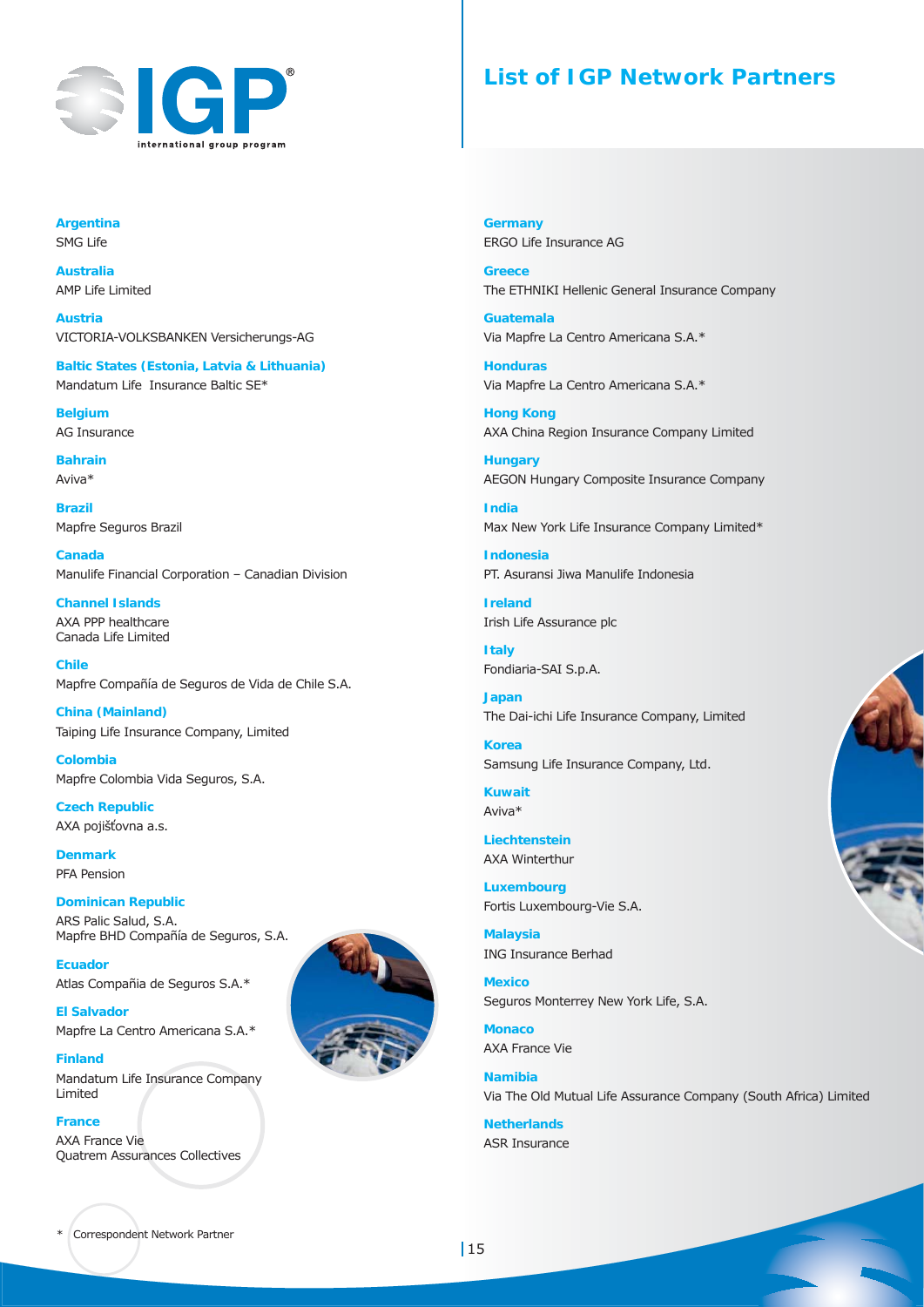

## **List of IGP Network Partners**

**New Zealand** TOWER New Zealand

**Nicaragua**  Via Mapfre La Centro Americana S.A.\*

**Norway** Storebrand Livsforsikring AS

**Oman** Aviva\*

**Panama** Via Mapfre La Centro Americana S.A.\*

**Paraguay** Mapfre Paraguay Compañía de Seguros S.A.\*

**Philippines** The Insular Life Assurance Company, Ltd.

**Poland** WARTA Life Assurance Company Limited

**Portugal** VICTORIA-Seguros, S.A.

**Qatar** Aviva\*

**Romania** Aviva Asigurari de Viata SA

**Russia** Aviva Insurance Company, ZAO

**Saudi Arabia** Aviva\*

**Singapore** Aviva Ltd.

**Slovak Republic** AXA životní pojišťovna a.s., pobočka poisťovne z iného členského štátu

**Slovenia** VICTORIA-VOLKSBANKEN Zavarovalniska delniska druzba\*

**South Africa** The Old Mutual Life Assurance Company (South Africa) Limited **Spain**

Caja de Seguros Reunidos, Compañía de Seguros y Reaseguros, S.A. (CASER)

**Sweden** SPP Livförsäkring AB



**Switzerland** AXA Winterthur

**Taiwan (Republic of China)** Shin Kong Life Insurance Company, Ltd.

**Thailand** Muang Thai Life Assurance Company, Ltd.

**Turkey** Yapı Kredi Emeklilik A.Ş. (Life and Pensions) Yapı Kredi Sigorta A.Ş. (Health)

**United Arab Emirates** Aviva\*

**United Kingdom** AXA PPP healthcare (Health) Canada Life Limited (Life and Pensions)

**United States** Prudential Insurance Company of America (Life)

**Uruguay** Mapfre Uruguay Compañía de Seguros S.A.

**Venezuela** Mapfre La Seguridad, C.A.\*

## **Third-Country National and Expatriate Coverage**

AXA PPP International AXA Winterthur CIGNA International Expatriate Benefits (CIEB) $*$ Nordben Life and Pension Insurance Co. Limited